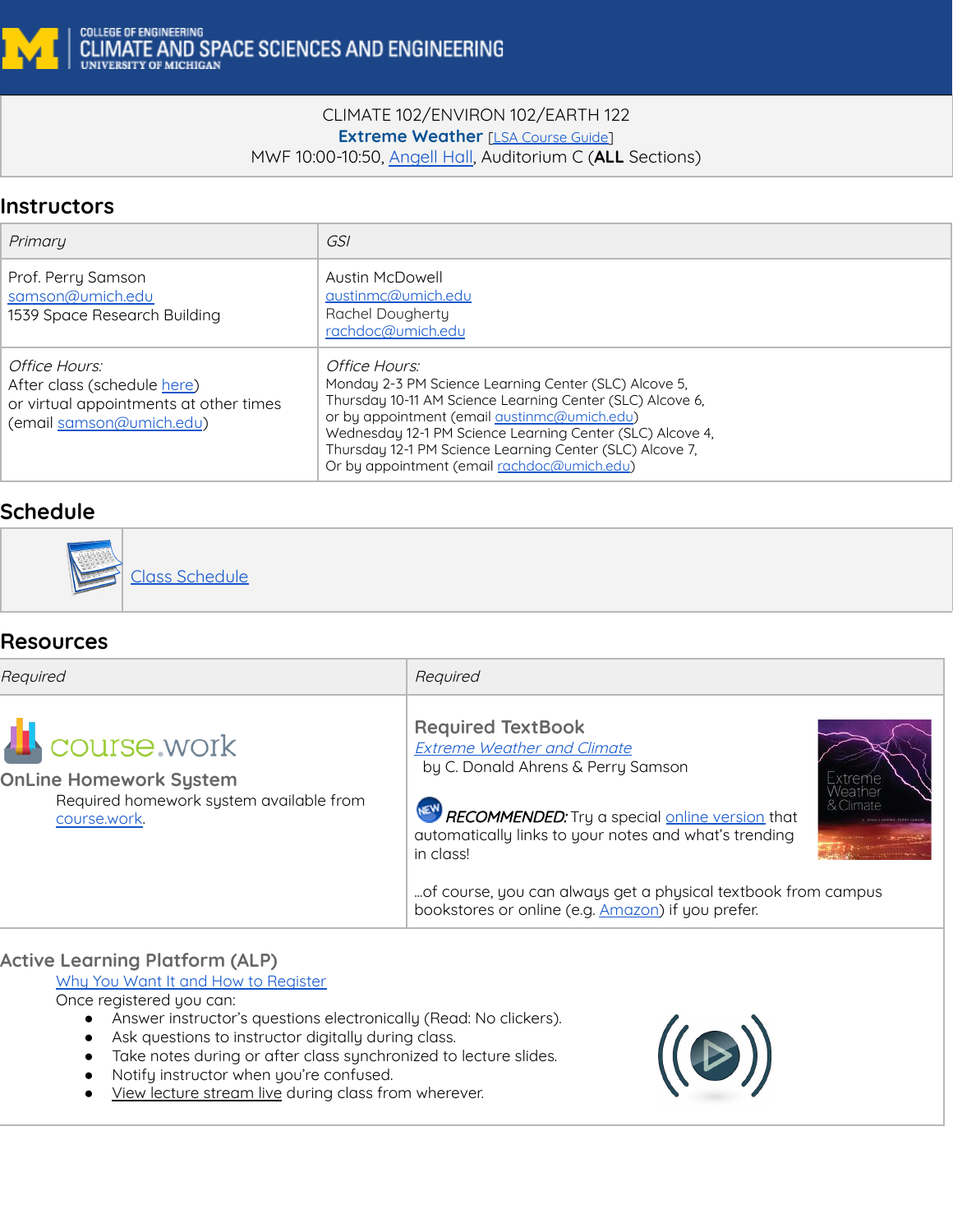# Grading

#### **Do It Yourself Grade Weighting**

IMPORTANT NOTE: You can modify how your grades are weighted using the DIY weights assignment in Canvas. If you do not make changes before the first exam (or if sum of your weights does not equal 100%) the following default weights will be used:

| <b>ITEM</b>  | <b>DATE</b>        | WEIGHT                           |
|--------------|--------------------|----------------------------------|
| Hour Exam #1 | Friday, October 5  | 21.67%* (1/ <sub>3</sub> of 65%) |
| Hour Exam #2 | Friday, November 9 | 21.67%* (1/ <sub>3</sub> of 65%) |
| Hour Exam #3 | Friday, December 7 | 21.67%* (1/ <sub>3</sub> of 65%) |

\*NOTE1: Exam dates may change. Remakes are allowed ONLY for Exams #1 and #2 with documented proof of either illness, religious observation or participation in university-sponsored activity. Extra time is available for those who provide appropriate documentation of need prior to exam date.

\*\*NOTE2: Canvas is not capable of listing each student's weighting individually. The weights shown in Canvas will only be the default values.

| <b>Final Exam (optional)</b> | Friday, December 14<br><b>Final Exam Schedule</b><br>(4:00 pm - 6:00 pm, Location: CHEM 1800)                                                                                             | 65%*                                                                                                         |
|------------------------------|-------------------------------------------------------------------------------------------------------------------------------------------------------------------------------------------|--------------------------------------------------------------------------------------------------------------|
| <b>Assignments</b>           | Next class unless otherwise announced                                                                                                                                                     | 10%*                                                                                                         |
| <b>In-Class Activities</b>   | Throughout semester                                                                                                                                                                       | 10%*                                                                                                         |
| <b>M-WRITE</b>               | Three times during semester                                                                                                                                                               | 10%                                                                                                          |
| <b>Common Good</b>           | Throughout semester                                                                                                                                                                       | 5 points max                                                                                                 |
| <b>Expectations</b>          | A: >90<br>A-: 87-90<br>B+: 85-87<br>B: 80-85<br>$B-77-80$<br>$C + 75 - 77$<br>$C: 70-75$<br>$C-167-70$<br>$D+65-67$<br>$D: 60-65$<br>$D-: 58-60$<br>E: <58<br>Pass/Fail option: >67 for P | *These are default weights. You can<br>choose your own from the DIY Grading<br>Form prior to the first exam. |
| Are Grades Curved?           | No. Grades are weighted by DIY weights<br>you select but otherwise are not curved.                                                                                                        |                                                                                                              |
| Are Grades Rounded?          | Yes, an 89.5 will round up to a 90. An 89.4<br>will stay an 89.                                                                                                                           |                                                                                                              |

### **Final Exam is Optional!**

If after the three exams you have received a grade that satisfies you you can elect to skip the final exam.